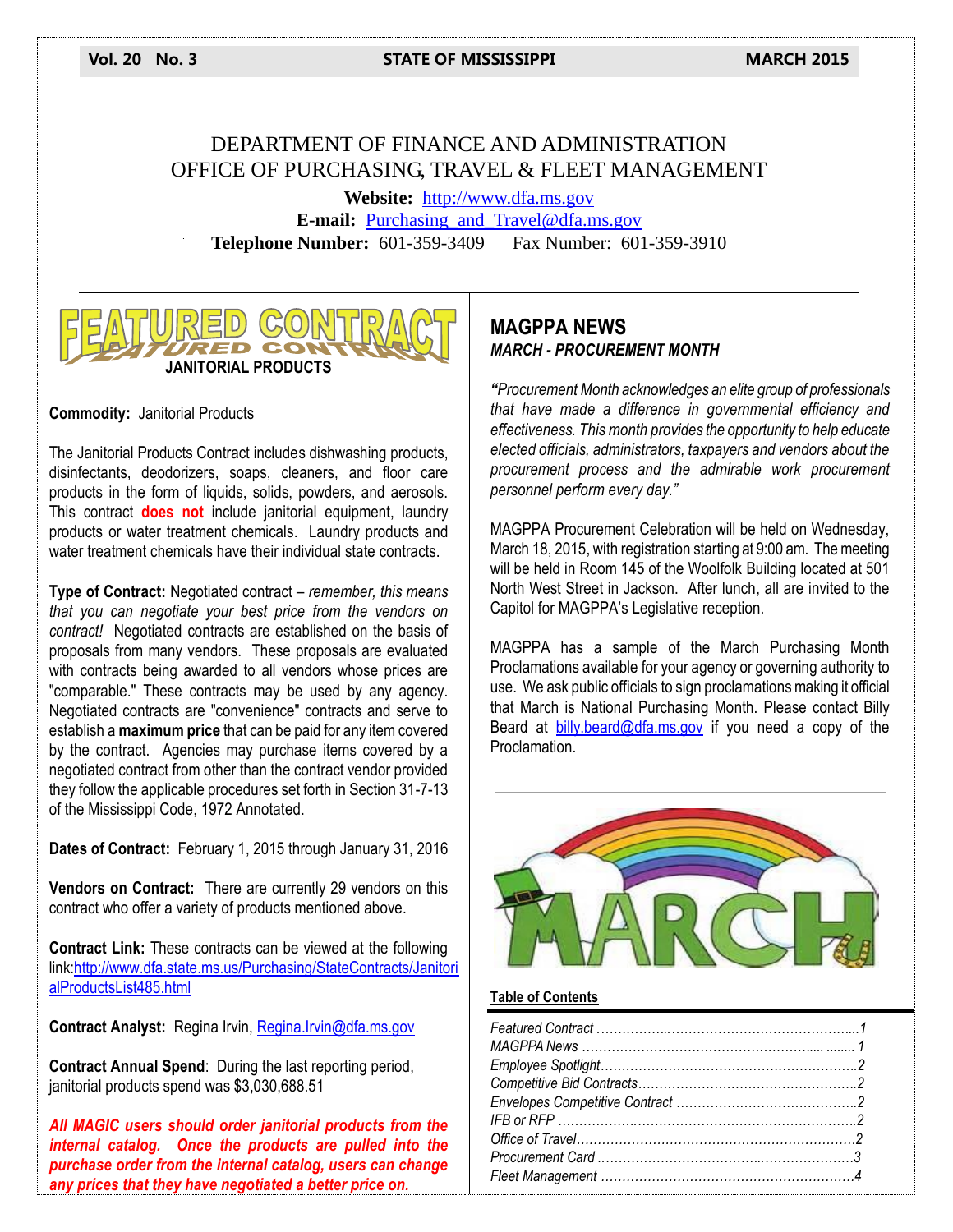#### **PURCHASING NOTES – March 2015**



The Office of Purchasing, Travel and Fleet Management welcomes Ryan Jones as Special Projects Officer. Ryan joined the team on January 19, 2015. His duties as Special Projects Officer include assisting on special projects within the Office of Purchasing and Travel. Since joining the team, Ryan has assisted with tracking MDOC Task Force and tracking the Legislation for OPTFM.

He is a graduate of the University of Southern Mississippi with a Bachelor's degree in Broadcast Journalism. When Ryan is not at work, he enjoys spending time with family and friends.

Ryan can be reached at 601-359-3419 or by email, [ryan.jones@dfa.ms.gov.](mailto:ryan.jones@dfa.ms.gov)

## *Competitive Bid Contracts*

The following Competitive Bid Contracts have been extended March 1, 2015, through February 29, 2016.

- Fuel Access Card Services
- Lateral and Vertical File Cabinets

Competitive bid contracts can be viewed on the Office of Purchasing, Travel and Fleet Management's website at [http://www.dfa.state.ms.us/Purchasing/StateContracts/Competitive](http://www.dfa.state.ms.us/Purchasing/StateContracts/Competitive.html) [.html.](http://www.dfa.state.ms.us/Purchasing/StateContracts/Competitive.html)

#### **ENVELOPES COMPETITIVE CONTRACT**



The vendor has informed OPT that some agencies are not ordering the minimum amount required to receive the price stated on the contract. This is a reminder that the Vendor is

not required to honor the priced stated on the contract when ordering less than \$100. When purchasing small amounts, consider placing all orders for your agency as one order to meet the \$100 minimum order amount. Also, consider using the Procurement Card to purchase small orders instead of issuing a Purchase Order. This will reduce and prevent delinquent invoices/accounts.

# **INVITATION FOR BID (IFB) OR REQUEST FOR PROPOSAL (RFP)**

## **WHICH PROCUREMENT METHOD SHOULD AN AGENCY USE?**

Does your agency understand the difference between an IFB and RFP? Both are a type of procurement solicitation, but differ significantly in what is requested and required of your agency.

The Invitation for Bid (IFB) method may be used by any agency interested in procuring commodities. The IFB includes all documents that are used to solicit competitive or multi-step sealed bids. The documents include the bid specifications, terms and conditions, award criteria and guidance on how the bid should be formatted and presented. IFB's are awarded to the lowest and best bid that meets the bid specifications and all required guidelines.

An RFP, unlike an IFB, is typically issued when price is usually not the primary evaluation factor. RFP's provide for the negotiation of all terms, including price prior to contract award. A provision for the negotiation of Best and Final Offers (BAFOs) is usually included.

What agencies may issue a RFP? State Agencies that are considered "Certified Purchasing Offices" can issue a RFP. If a State Agency is not a Certified Purchasing Office, approval to issue the RFP must be received in advance from the Office of Purchasing and Travel (see chapter 4 of procurement manual for additional information).

So remember, although they are similar in solicitation, an IFB can be submitted by any State Agency while a RFP can only be issued by a Certified Purchasing Office (without prior approval by OPT).

### **Office of Travel Travel Card Program**

Our program is growing! Every time you use your card or business travel account, especially within the State of Mississippi, where the Travel Card is tax-exempt, you are saving the State money. We are excited to announce that we now have 117 State Agencies, Universities, and Governing Authorities on board with over 600 accounts!

#### **Types of Travel Card Accounts**

The Program offers carded and cardless options. Entities may choose the card that best suits their needs.

**Page 2**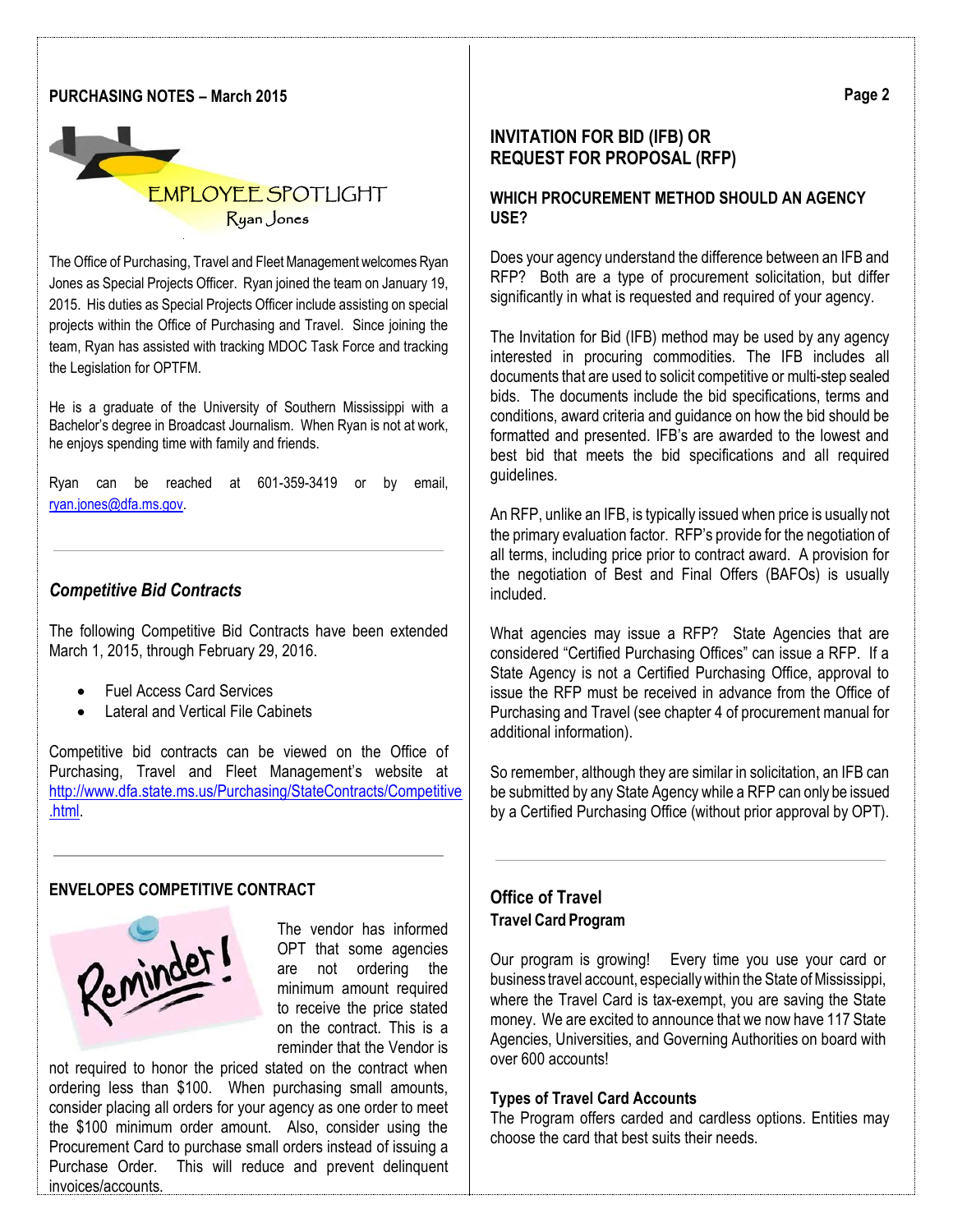## **PURCHASING NOTES – March 2015**

#### **Cardless Travel Account**

The cardless travel account allows travel related expenses to be delegated to one person, the Program Coordinator, the designated person responsible for making official business travel arrangements for others. Any travel related services, such as travel agency fees, airfare, railway, vehicle rental, lodging, lodging deposits, travel related conference registration, etc., which are normally direct billed can now be billed to this account. Payment can be made via the telephone or Internet if the entity you are paying accepts payment in this manner.

This type of account also referred to as a ghost account or BTA, means a plastic card is not issued. Instead of an actual card, the Program Coordinator will receive an account number, expiration date and CVV code.

The cardless account, at the discretion of the entity, may be used for both entity and non-entity employees. Multiple employees may be booked at the same time. Please note*: If you are a school district or governing authority, specific laws may apply. Please refer to your legal department before charges are made.*

All authorized vendors, except the intended merchant types, will be blocked to add additional internal controls to the account.

### **Individual Travel Card Account**

This type of card allows for approved travel related expenses to be made only by the individual who signed the application for that card. This card is kept by the cardholder and is only used for travel on official entity business. Again, charges incurred by the individual cardholder are the only expenses allowed on this card.

Non-entity employees are not allowed to have an individual travel card and their expenses shall not be placed on an individual card.



#### **Department Card Travel Card Account**

This card is kept locked in a central location where the Program Coordinator may check the card out and in as needed. Charges incurred by the cardholder who has signed the card out are the only expenses allowed on this card. Non-entity employee expenses are not authorized on the department card.

A Sign-In/Sign-Out form should be used when you have a Department card in your office that is checked out periodically by more than one user. Each entity with this type of card should develop procedures for handling of such card to keep a proper accounting of this card.

To learn more about the Travel Card Program, contact Laurie Pierce at [laurie.pierce@dfa.ms.gov](mailto:laurie.pierce@dfa.ms.gov) or please visit the OPTFM website at:

<http://www.dfa.state.ms.us/Purchasing/Travel/Travel.html>

### **P-Card Corner Credit Card Fraud**

In the perfect world, we like to envision that bad things do not happen. But in today's technical world, unfortunate things do happen, such as credit card fraud. When using your procurement card, it is critical that you keep the card secure at all times and do not give the credit card number to any unauthorized companies or persons.

There are a few ways you can tell if your assigned card has been used for unauthorized purchases:

- **1. An UMB Representative will give you a call about a purchase that has been flagged as fraud.**
- **2. Your card will be declined.**
- **3. If you do not receive a phone call or if your card is not declined, your monthly paper and online statements will show all purchases made.**

If any of these things happen, it is very important that you notify Symone Bounds or Ross Campbell by phone or email to assist you with the investigation/dispute process. The first step with an unauthorized purchase is to develop a statement about the purchase. The statement should include the card number, card holder name, date of the purchase, the vendor and the purchase amount. You should also include a statement stating that the purchase was not authorized by the card holder and/or department. After the statement has been developed, a dispute form can be obtained from Symone Bounds or Ross Campbell to complete to be sent to an UMB representative. If the unauthorized purchase is noticed before the monthly statement is received, the transaction can be flagged as fraud and processed in a matter of hours. However, if you do not notice the fraudulent purchase until the end of the month, complete the statement and the dispute form, but do not pay the disputed amount of your monthly bill. So you should pay all of your bill except the amount that was used for the fraudulent purchase.

If you have any questions about this process or any more procurement card related issues, please feel free to contact Symone Bounds, Procurement Card Administrator at [Symone.Bounds@dfa.ms.gov](mailto:Symone.Bounds@dfa.ms.gov) or 601-359-9373 or Ross Campbell, Director of Marketing and Audit a[t Ross.Campbell@dfa.ms.gov](mailto:Ross.Campbell@dfa.ms.gov) or 601-359-2004.